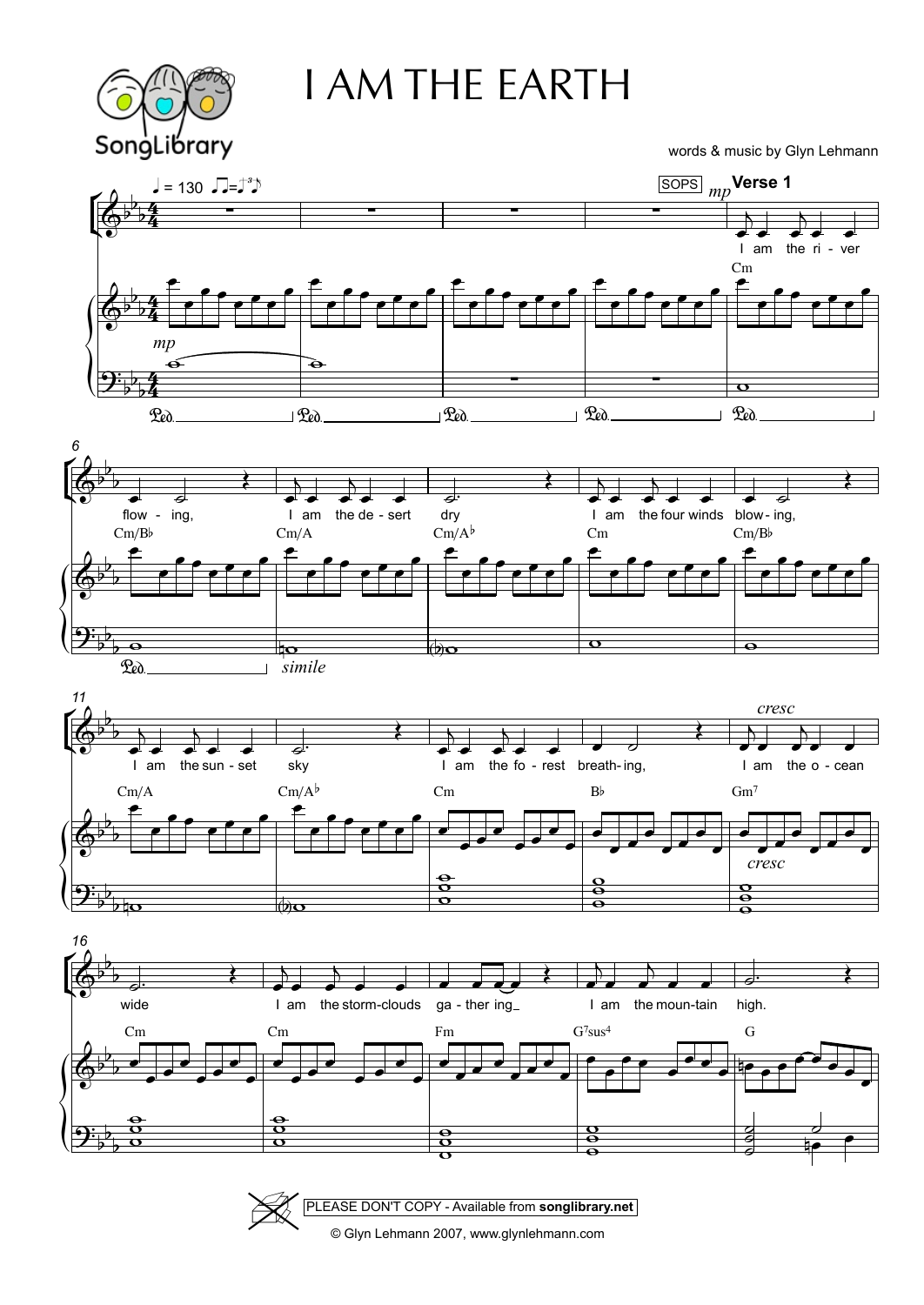





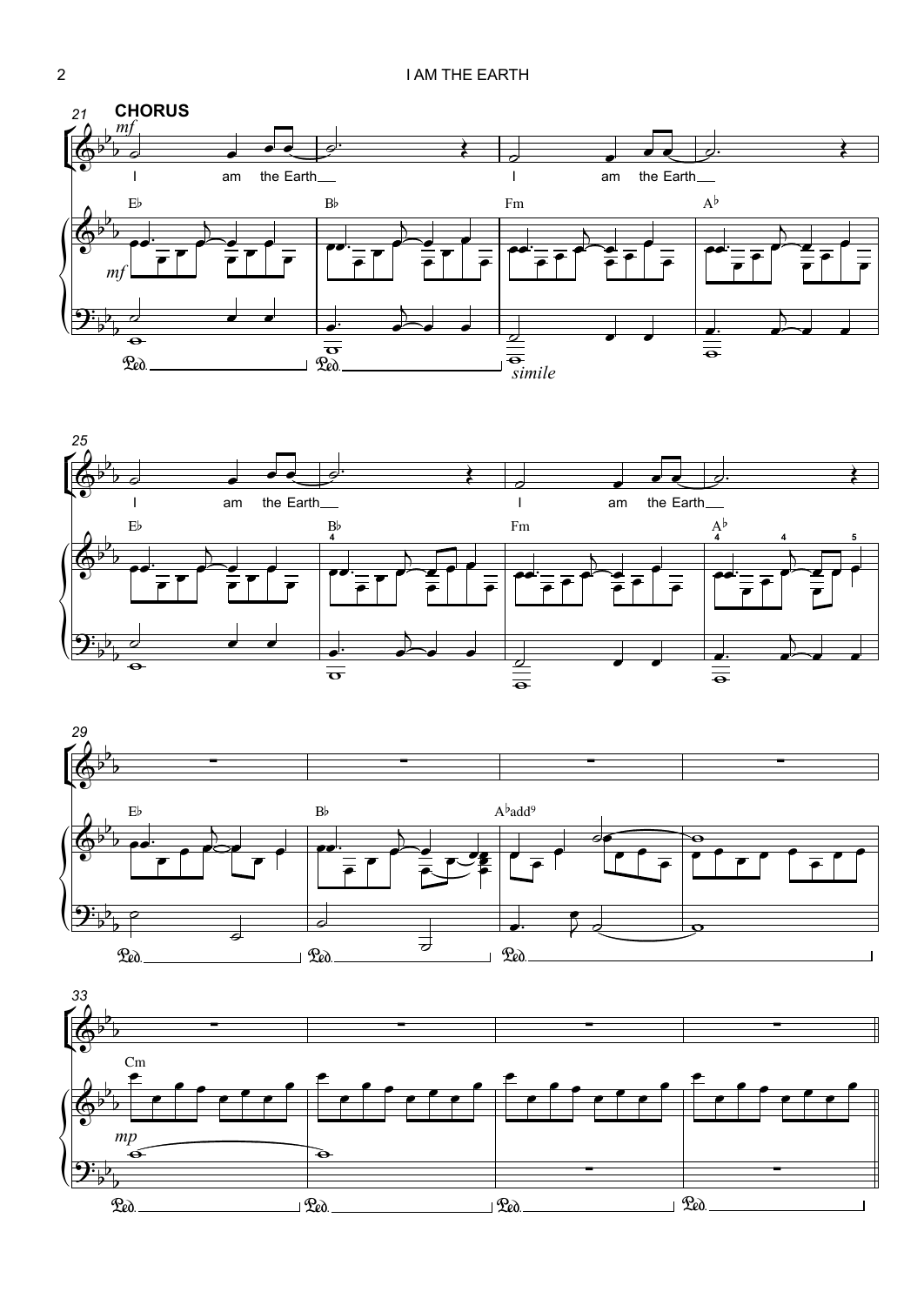





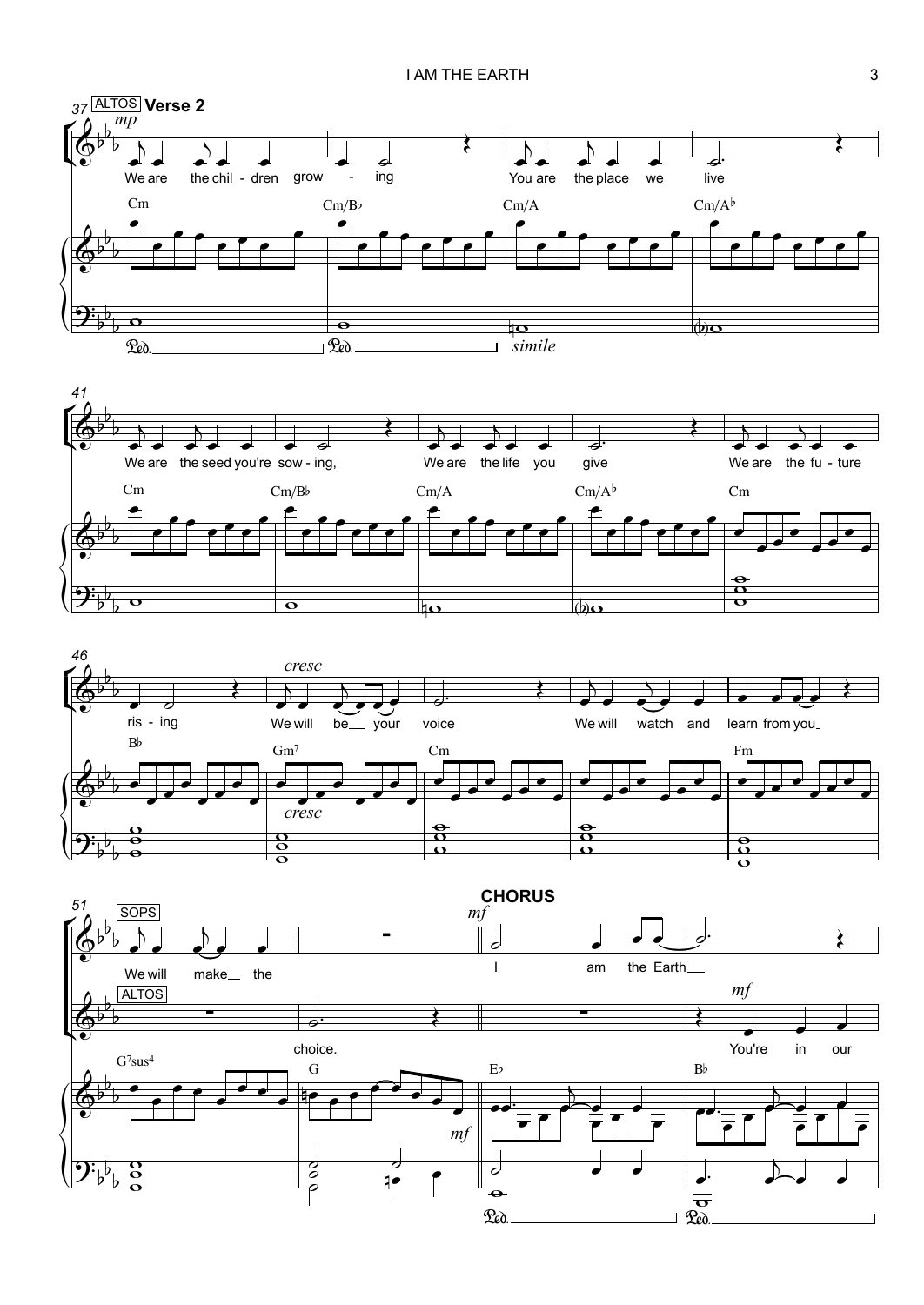

 $\frac{\textbf{a}}{\textbf{b}}$  $b_1$  $\overline{\phantom{0}}$  $\mathfrak{P}_e$ ).  $\mathfrak{P}_e$ ).  $\mathfrak{P}_e$ ).  $\mathfrak{P}_e$ ).  $\mathfrak{P}_e$ ).  $\mathfrak{P}_e$ ).  $\mathfrak{P}_e$ ).  $\mathfrak{P}_e$ ).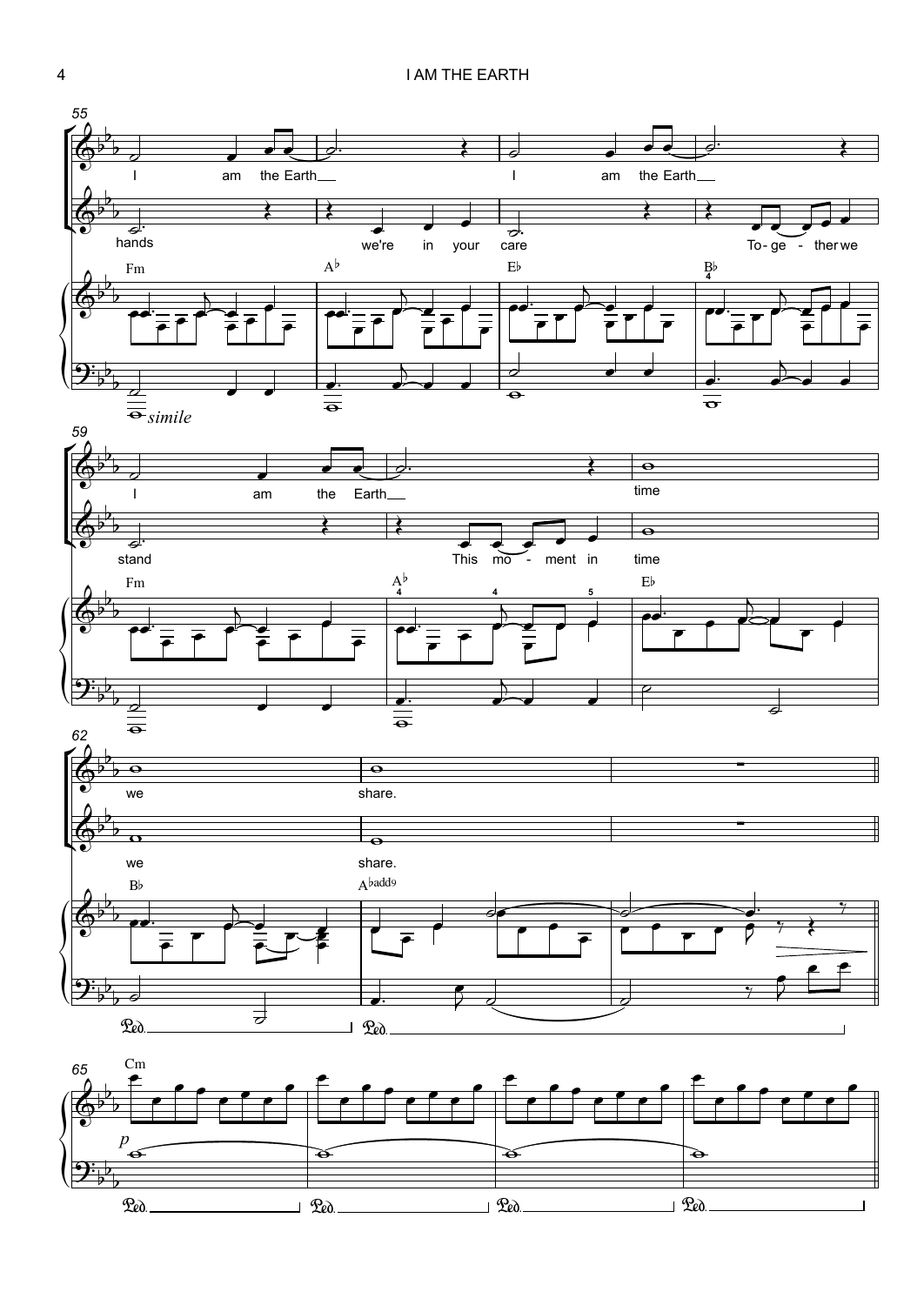



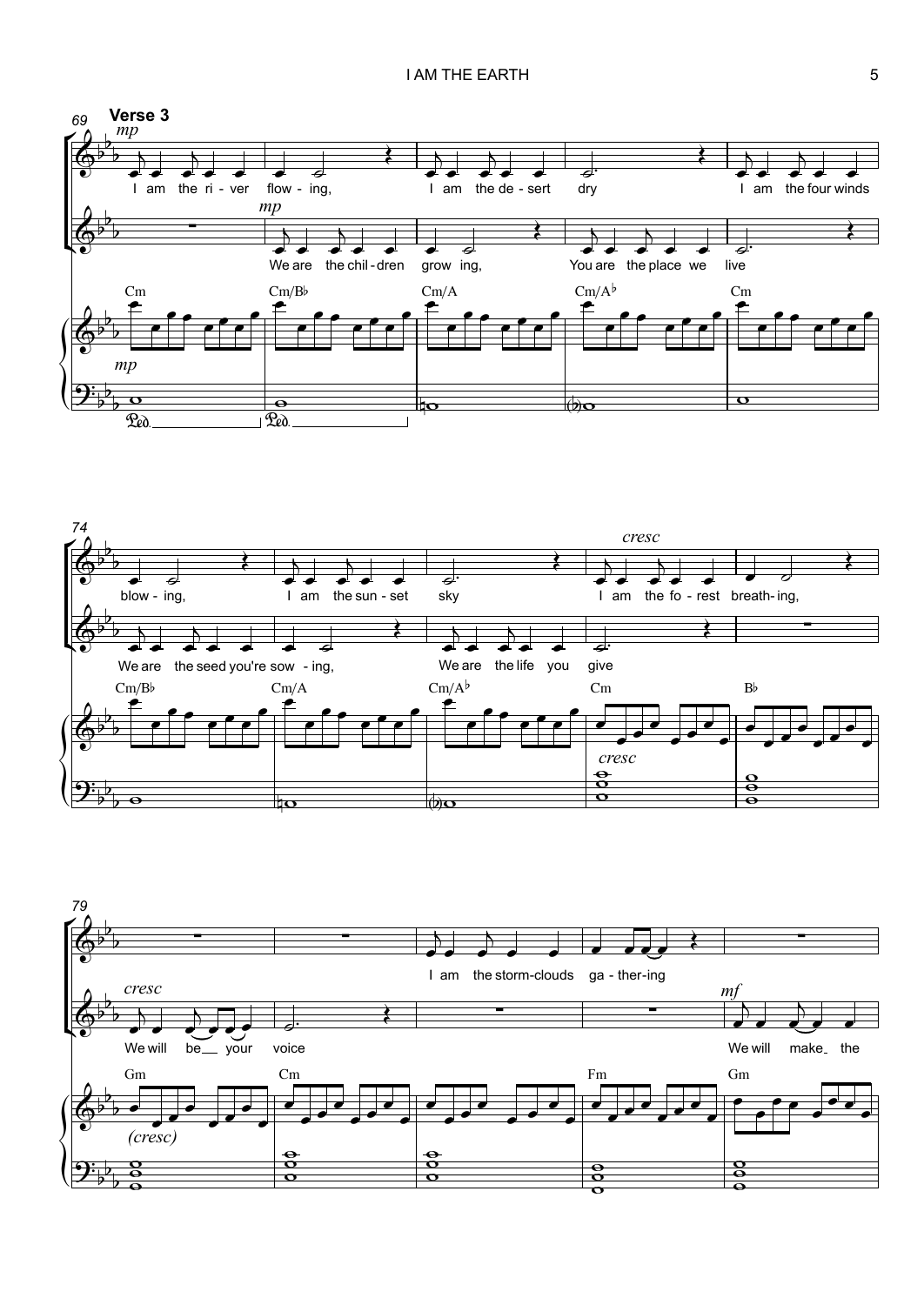





6